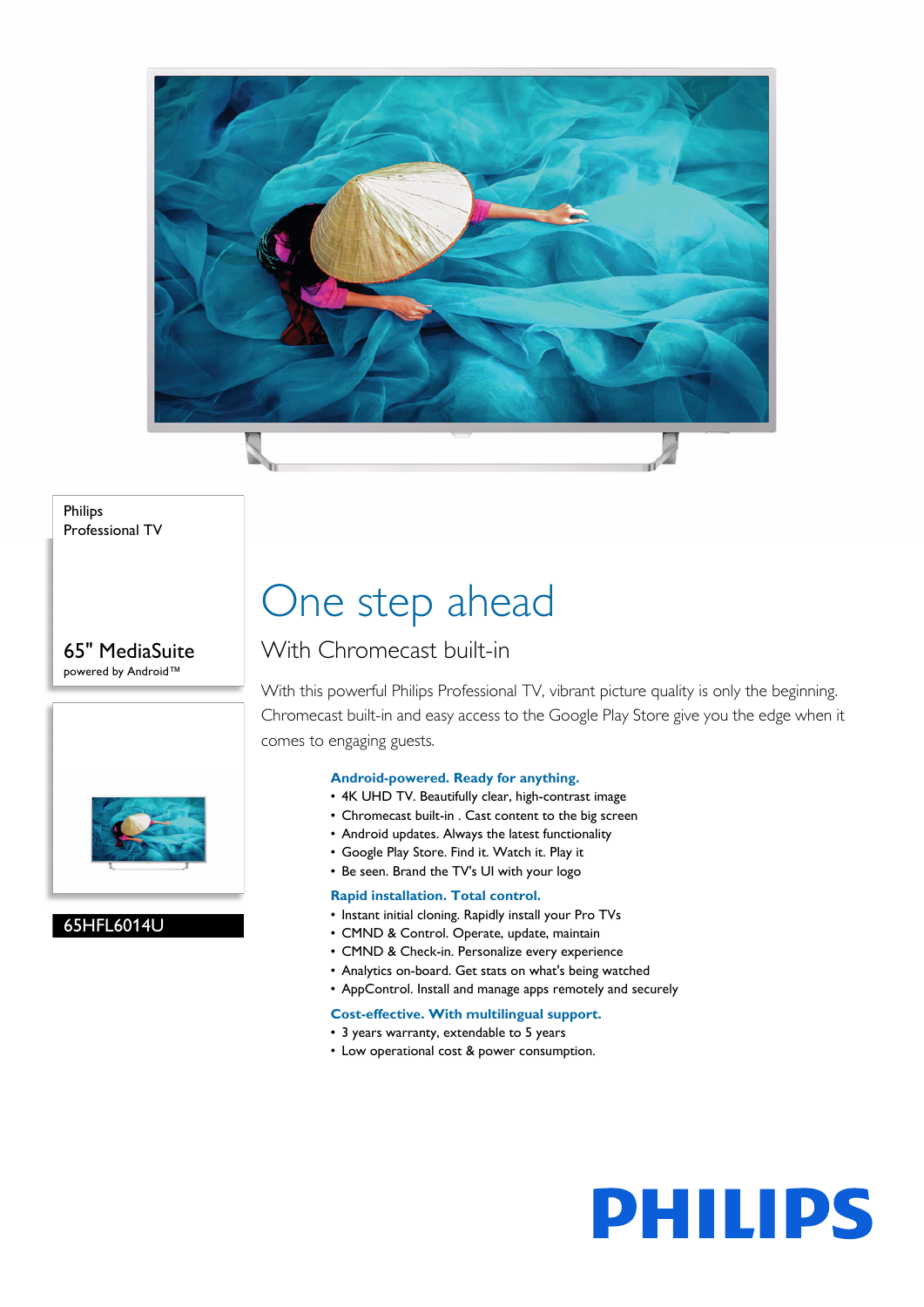## **Highlights**

## **Powered by Android**

Android-powered Philips Professional TVs are fast, versatile, and easy to navigate. The TVs are optimized for native Android apps, and you can install web apps directly to the display too. Automatic updates ensure apps stay up to date.

## **Chromecast built-in**

Enable hassle-free wireless casting of movies, presentations, and more from smart devices (mobiles, laptops, tablets) to your Androidpowered Philips Professional TV. Chromecast is cost-effective, requires no extra hardware, and is secure for professional use. Users simply tap the Chromecast icon on their smart device to start streaming content from thousands of cast-enabled apps-their smart device becomes the remote.

## **Analytics**

From hotel chain to sports bar, monitor how your Android-powered Philips Professional TV

is used. Find out how often specific channels are watched. Test the effectiveness of your advertising. Get the information you need to manage costs effectively, with easy access to screen-time data.

## **UI branding**

Your Philips Professional TV offers a clear, easy-to-navigate user interface (UI), which you can customize with your own branding. Easily add your logo and colors to the search bar to increase the visibility of your brand.

## **Google Play Store**

With one-touch access to the Google Play Store it's easy to add apps, games, music, movies, and more to your Philips Professional TV.

## **AppControl**

Take full, centralized control of the apps installed on your Philips Professional TVs. AppControl lets you install, delete, and manage apps on selected TVs or your entire network. Giving you the ability to offer personalized experiences to your guests and customers-no matter how many TVs you are managing.

## **CMND & Control**

Run your display network over a local (LAN or RF) connection. CMND & Control allows you to perform vital functions like controlling inputs, updating software, and monitoring display status. Whether you're in charge of one TV or more.

## **CMND & Check-in**

Make visitors feel welcome. CMND & Checkin lets you use individual information-such as name and language spoken-to create a personalized experience. Whether you're adding special touches for hotel guests, streamlining the billing process, or offering multiple channel packages.

4K UltraHD





65HFL6014U/12